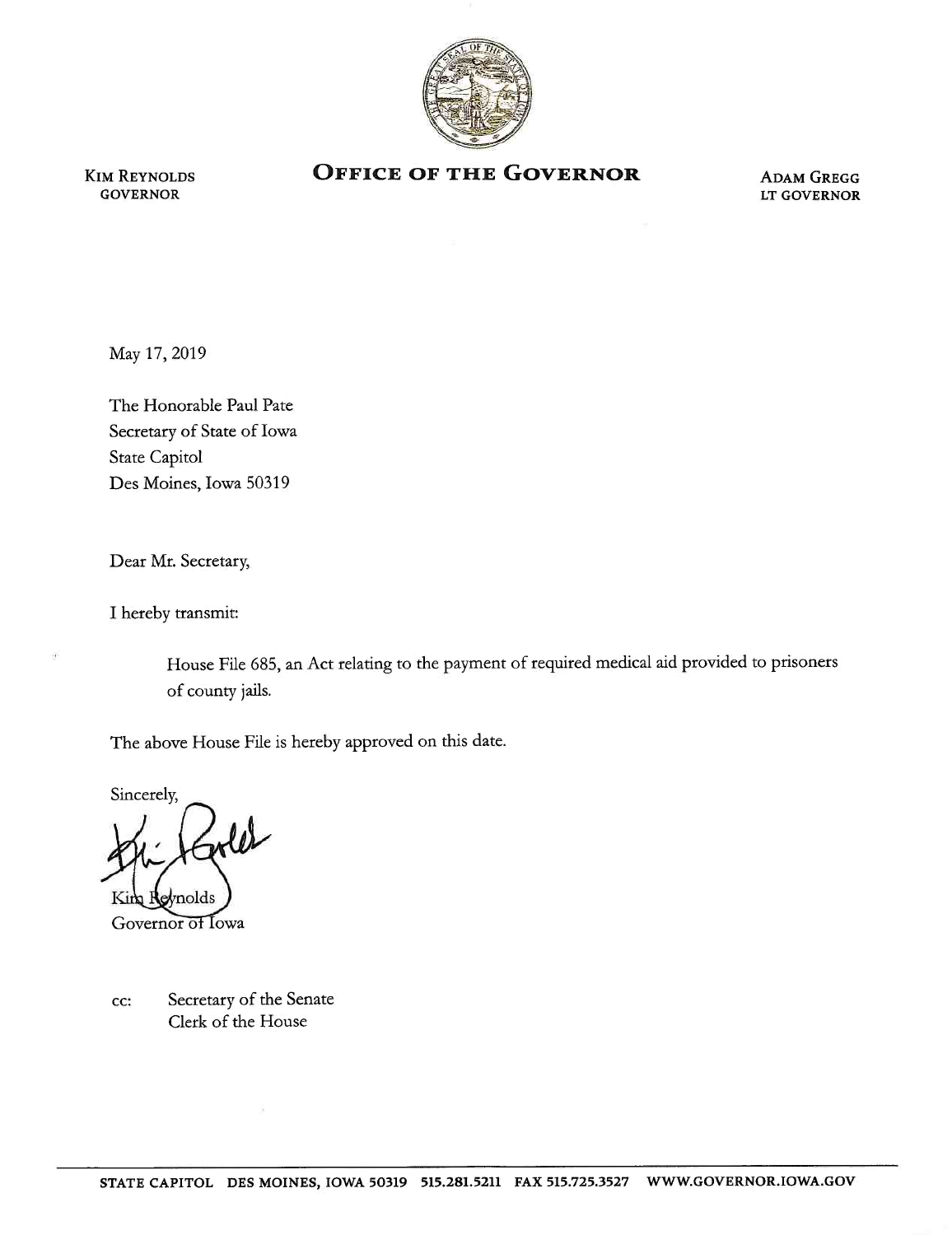

House File 685

AN ACT

RELATING TO THE PAYMENT OF REQUIRED MEDICAL AID PROVIDED TO PRISONERS OF COUNTY JAILS.

BE IT ENACTED BY THE GENERAL ASSEMBLY OF THE STATE OF IOWA:

Section 1. MEDICAL AID PROVIDED TO PRISONERS OF COUNTY JAILS. The Iowa state sheriffs' and deputies' association, the Iowa state association of counties, and the Iowa hospital association shall review current processes for payment of medical aid provided to prisoners of county jails under chapters 356 and 804. The groups shall consider and propose recommendations related to prisoner payment and responsibility, cooperative payment processes, and payment rates, and shall submit a report including proposed recommendations for